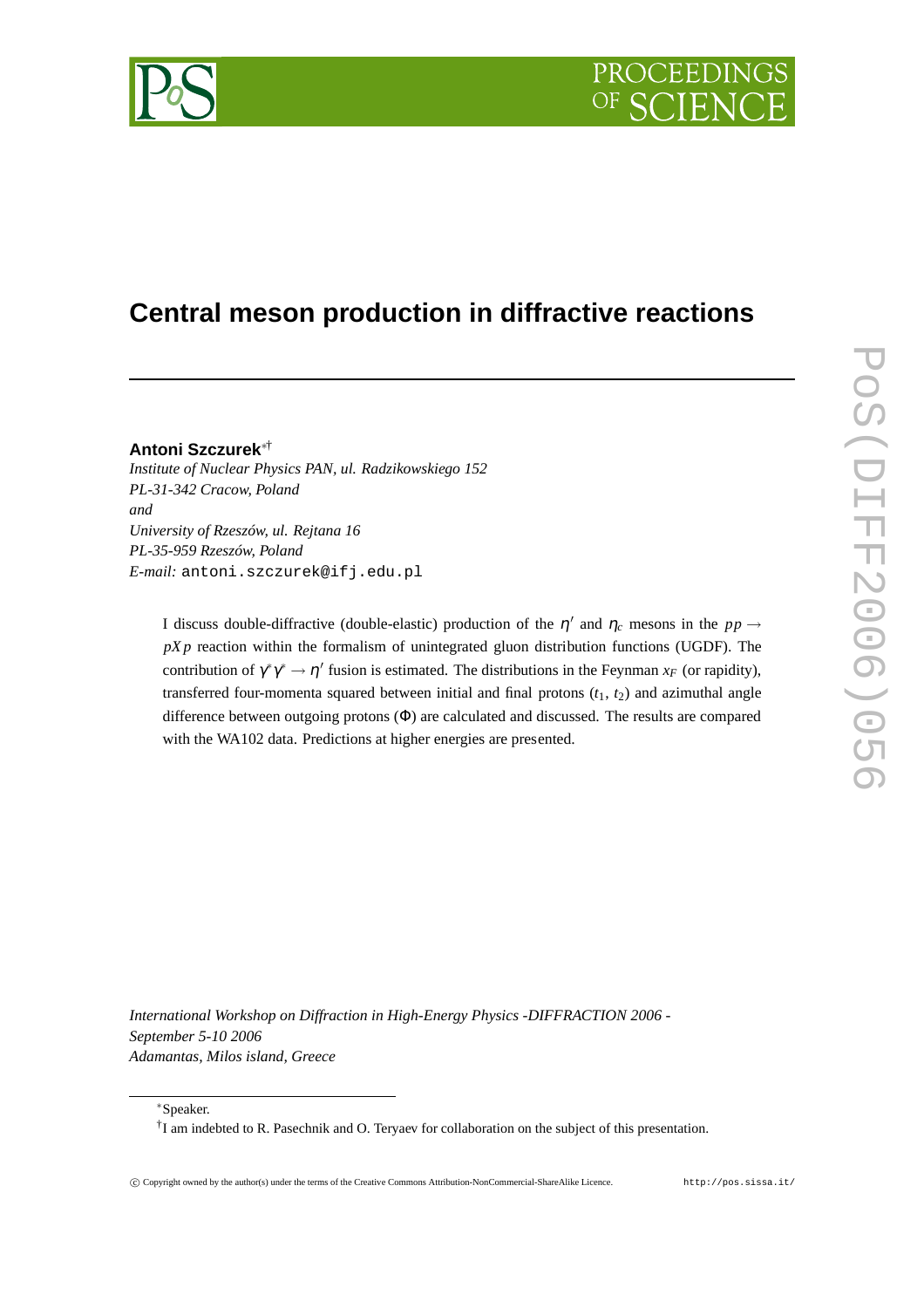#### **1. Introduction**

Recently the exclusive production of  $\eta'$  meson in proton-proton collisions was intensively studied close to its production threshold at the COSY ring at KFA Jülich [1] and at Saclay [2]. Here the dominant production mechanism is exchange of several mesons (so-called meson exchange currents) and reaction via *S*<sup>11</sup> resonance [3].

I present results of a recent study [4] (done in collaboration with R. Pasechnik and O. Teryaev) of the same exclusive channel but at much larger energies ( $W > 10$  GeV). Here diffractive mechanism may be expected to be the dominant process. In Ref.[5] the Regge-inspired pomeron-pomeron fusion was considered as the dominant mechanism of the  $\eta'$  production. Here I present results obtained in the formalism based on unintegrated gluon distribution functions. Similar formalism was used recently to calculate cross section for exclusive Higgs boson production [6, 7]. There is a chance that the formalism used for Higgs can be tested quantitatively for exclusive (heavy) meson production where the corresponding cross section is expected to be much bigger.

In Fig. 1 I show a sketch of the QCD mechanism of diffractive double-elastic production of  $\eta'$ meson (left diagram). For completeness, we include also photon-photon fusion mechanism (right diagram).



**Figure 1:** The sketch of the bare QCD and photon-photon fusion mechanisms. The kinematical variables are shown in addition.

#### **2. Formalism**

Following the formalism for the diffractive double-elastic production of the Higgs boson developed by Kaidalov, Khoze, Martin and Ryskin [6, 7] (KKMR) we write the bare QCD amplitude for the process  $pp \rightarrow pp'p$  sketched in Fig.1 as

$$
\mathcal{M}_{pp \to pp \gamma}^{g^* g^* \to \eta'} = i \pi^2 \int d^2 k_{0,t} V(k_1, k_2, P_M) \frac{f_{g,1}^{off}(x_1, x_1', k_{0,t}^2, k_{1,t}^2, t_1) f_{g,2}^{off}(x_2, x_2', k_{0,t}^2, k_{2,t}^2, t_2)}{k_{0,t}^2 k_{1,t}^2 k_{2,t}^2}.
$$
 (2.1)

The bare amplitude above is subjected to absorption corrections which depend on collision energy. The vertex function  $V(k_1, k_2, P_M)$  in the expression (2.1) describes the coupling of two virtual glu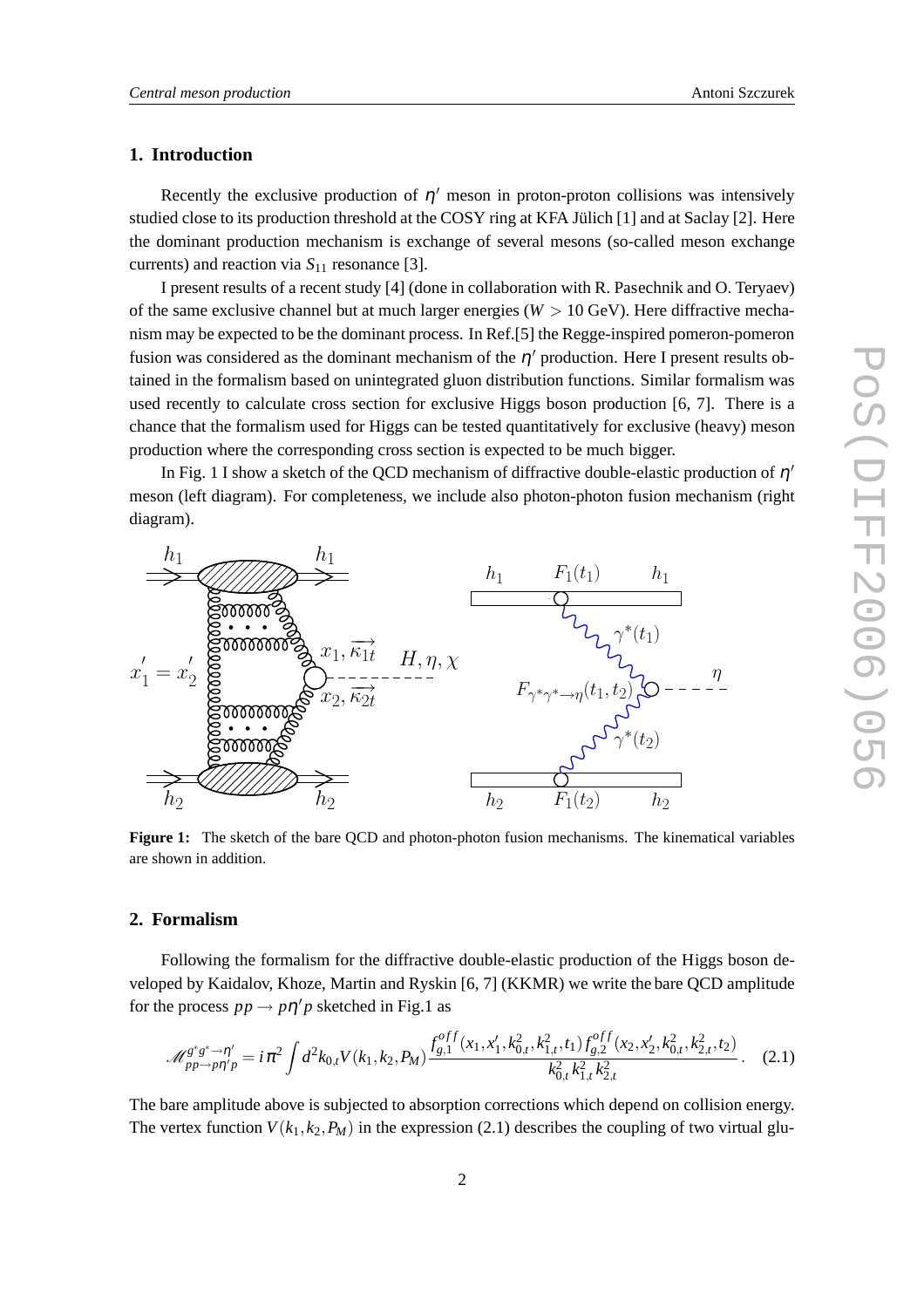ons to the pseudoscalar meson. The details concerning the function  $V(k_1, k_2, P_M)$  can be found in [4].

The objects  $f_{o1}^{off}$  $f_{g,1}^{off}(x_1, x_1', k_{0,t}^2, k_{1,t}^2, t_1)$  and  $f_{g,2}^{off}$  $g_{8,2}^{off}(x_2, x_2', k_{0,t}^2, k_{2,t}^2, t_2)$  appearing in formula (2.1) are skewed (or off-diagonal) unintegrated gluon distributions. They are non-diagonal both in *x* and  $k_t^2$ space. Usual off-diagonal gluon distributions are non-diagonal only in *x*. In the limit  $x_{1,2} \rightarrow x'_{1,2}$ ,  $k_{0,t}^2 \rightarrow k_{1/2,t}^2$  and  $t_{1,2} \rightarrow 0$  they become usual UGDFs. In the general case we do not know offdiagonal UGDFs very well. It seems reasonable, at least in the first approximation, to take

$$
f_{g,1}^{off}(x_1, x_1', k_{0,t}^2, k_{1,t}^2, t_1) = \sqrt{f_g^{(1)}(x_1', k_{0,t}^2) \cdot f_g^{(1)}(x_1, k_{1,t}^2)} \cdot F_1(t_1), \qquad (2.2)
$$

$$
f_{g,2}^{off}(x_2, x_2', k_{0,t}^2, k_{2,t}^2, t_2) = \sqrt{f_g^{(2)}(x_2', k_{0,t}^2) \cdot f_g^{(2)}(x_2, k_{2,t}^2)} \cdot F_1(t_2), \qquad (2.3)
$$

where  $F_1(t_1)$  and  $F_1(t_2)$  are usual Dirac isoscalar nucleon form factors and  $t_1$  and  $t_2$  are total fourmomentum transfers in the first and second proton line, respectively. The above prescription is a bit arbitrary. It provides, however, an interpolation between different  $x$  and  $k_t$  values.



**Figure 2:**  $\sigma_{tot}$  as a function of center of mass energy for different UGDFs. The  $\gamma^* \gamma^*$  fusion contribution is shown by the dash-dotted (red) line. The world experimental data are shown for reference.

Neglecting spin-flipping contributions the average matrix element squared for the  $p(\gamma^*)p(\gamma^*) \to$ *pp*η ′ process can be written as [4]

$$
\overline{|\mathcal{M}_{pp\to pp\gamma'}^{\gamma^* \gamma^* \to \eta'}|^{2}} \approx 4s^{2}e^{8}\frac{F_{1}^{2}(t_{1})}{t_{1}^{2}}\frac{F_{1}^{2}(t_{2})}{t_{2}^{2}}|F_{\gamma^* \gamma^* \to \eta'}(k_{1}^{2},k_{2}^{2})|^{2}|\mathbf{k}_{1,t}|^{2}|\mathbf{k}_{2,t}|^{2}\sin^{2}(\Phi). \tag{2.4}
$$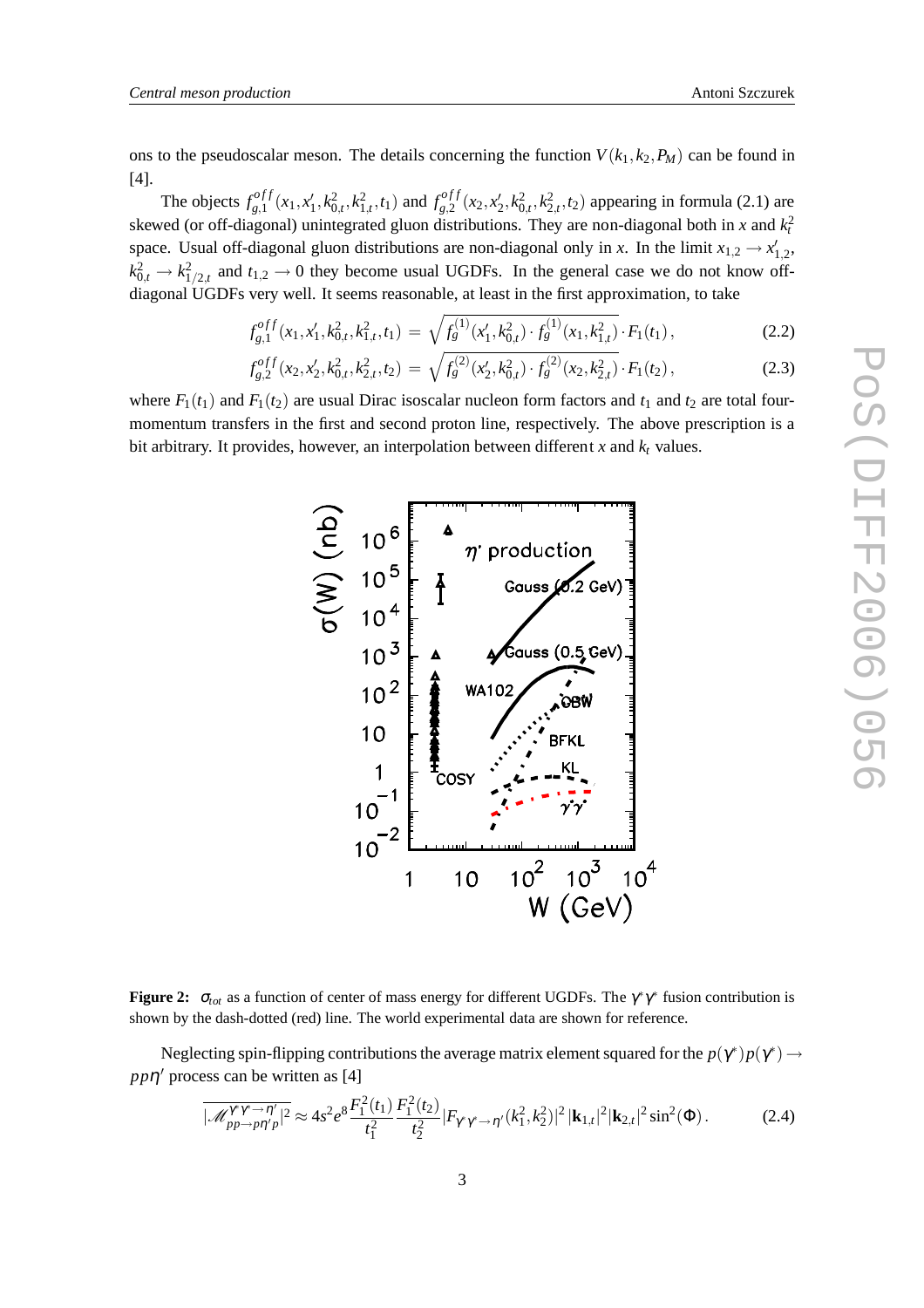#### **3. Results**



**Figure 3:**  $d\sigma/dx_F$  as a function of Feynman  $x_F$  for W = 29.1 GeV and for different UGDFs. The  $\gamma^*\gamma^*$ fusion contribution is shown by the dash-dotted (red) line (second from the bottom). The experimental data of the WA102 collaboration [9] are shown for comparison.

In Fig. 2 I show energy dependence of the total (integrated over kinematical variables) cross section for the exclusive reaction  $pp \to p\eta'p$  for different UGDFs [8]. Quite different results are obtained for different UGDFs. This demonstrates huge sensitivity to the choice of UGDF. The cross section with the Kharzeev-Levin type distribution (based on the idea of gluon saturation) gives the cross section which is small and almost idependent of beam energy. In contrast, the BFKL distribution leads to strong energy dependence. The sensitivity to the transverse momenta of initial gluons can be seen by comparison of the two solid lines calculated with the Gaussian UGDF with different smearing parameter  $\sigma_0 = 0.2$  and 0.5 GeV. The contribution of the  $\gamma^* \gamma^*$ fusion mechanism (red dash-dotted line) is fairly small and only slowly energy dependent. While the QED contribution can be reliably calculated, the QCD contribution cannot be at present fully controlled.

In Fig. 3 I show the distribution of  $\eta'$  mesons in Feynman- $x_F$  obtained with several models of UGDF (for details see [8]). For comparison we show also the contribution of the  $\gamma^* \gamma^*$  fusion mechanism. The contribution of the last mechanism is much smaller than the contribution of the diffractive QCD mechanism.

In Fig. 4 I present distribution in  $t_1$  and  $t_2$  (identical) of the diffractive production and of the  $\gamma^* \gamma^*$  mechanism (red dash-dotted curve). The distribution for the  $\gamma^* \gamma^*$  fusion is much steeper than that for the diffractive production.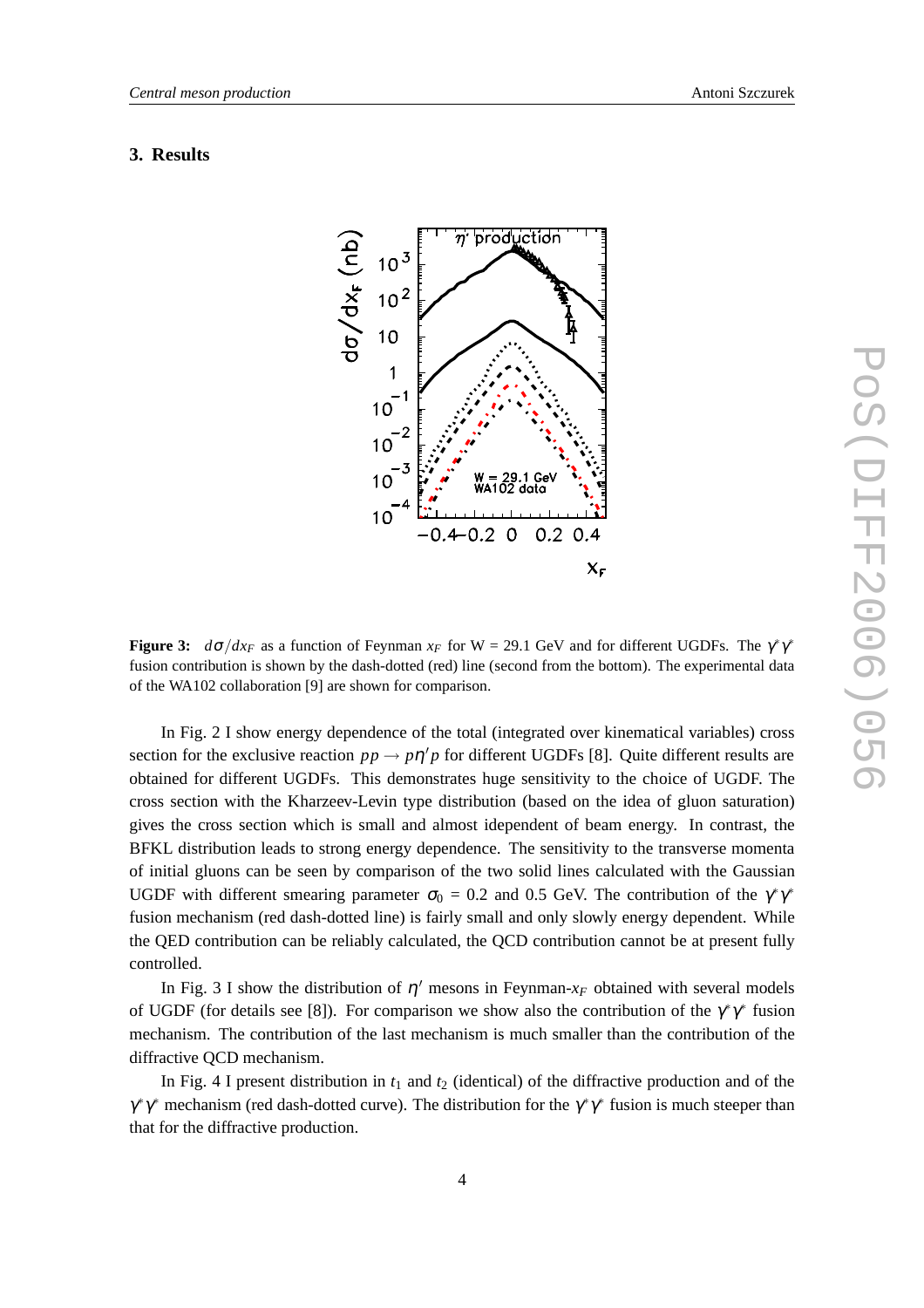

**Figure 4:**  $d\sigma/dt_{1/2}$  as a function of Feynman  $t_{1/2}$  for W = 29.1 GeV and for different UGDFs. The  $\gamma^*\gamma^*$ fusion contribution is shown by the dash-dotted (red) steeply falling down line. The experimental data of the WA102 collaboration [9] are shown for comparison.



**Figure 5:**  $d\sigma/d\Phi$  as a function of  $\Phi$  for W = 29.1 GeV and for different UGDFs. The  $\gamma^*\gamma^*$  fusion contribution is shown by the dash-dotted (red) symmetric around 90*<sup>o</sup>* line. The experimental data of the WA102 collaboration [9] are shown for comparison.

In Fig. 5 I show the distribution of the cross section as a function of the angle between the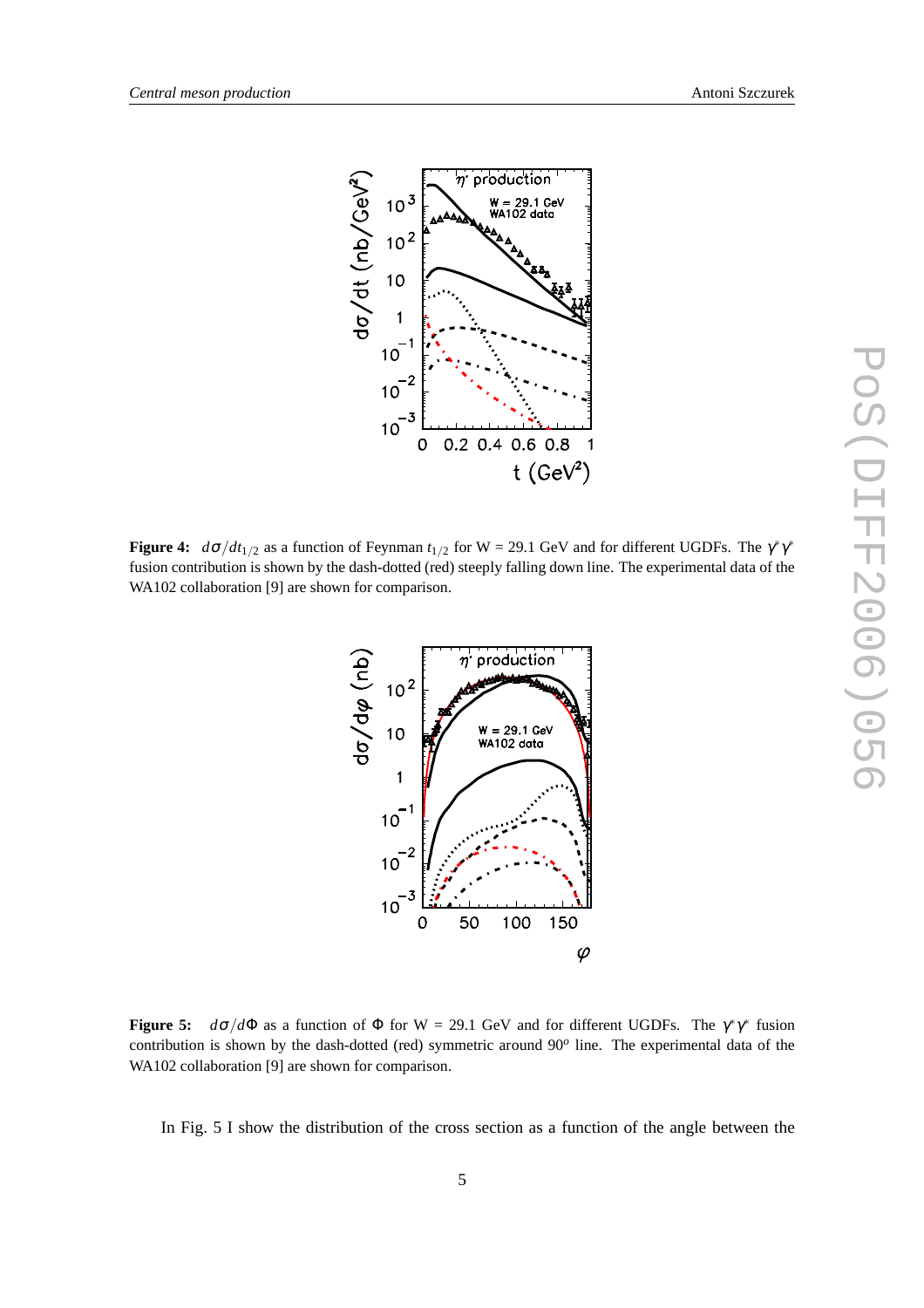*Central meson production* Antoni Szczurek

| <b>Table 1:</b> Comparison of the cross section (in nb) for $\eta'$ and $\eta_c$ production at Tevatron (W = 1960 GeV) for |
|----------------------------------------------------------------------------------------------------------------------------|
| different UGDFs. The integration is over $-4 < y < 4$ and $-1$ GeV $< t_{1,2} < 0$ . No absorption corrections were        |
| included.                                                                                                                  |

| UGDF          | n'           | $\eta_c$     |
|---------------|--------------|--------------|
| KL.           | $0.4858(+0)$ | $0.7392(+0)$ |
| <b>GBW</b>    | $0.1034(+3)$ | $0.2039(+3)$ |
| <b>BFKL</b>   | $0.2188(+4)$ | $0.1618(+4)$ |
| Gauss $(0.2)$ | $0.2964(+6)$ | $0.3519(+8)$ |
| Gauss $(0.5)$ | $0.3793(+3)$ | $0.4417(+6)$ |
|               | $0.3095(+0)$ | $0.4493(+0)$ |

outgoing protons. In the first approximation it reminds  $\sin^2(\Phi)$ . A more detailed inspection shows, however, that the distribution is somewhat skewed with respect to  $\sin^2(\Phi)$  dependence.



**Figure 6:** Two-dimensional distribution in  $t_1 \times t_2$  for the diffractive QCD mechanism (left panel), calculated with the KL UGDF, and the  $\gamma^* \gamma^*$  fusion (right panel) at the Tevatron energy W = 1960 GeV.

In Fig. 6 I present two-dimensional maps  $t_1 \times t_2$  of the cross section for the QCD mechanism (KL UGDF) and the QED mechanism (Dirac terms only) for the Tevatron energy  $W = 1960$  GeV. If  $|t_1|, |t_2| > 0.5$  GeV<sup>2</sup> the QED mechanism is clearly negligible. However, at  $|t_1|, |t_2| < 0.2$  GeV<sup>2</sup> the QED mechanism may become equally important or even dominant. In addition, it may interfere with the QCD mechanism.

In Table 1 I have collected cross sections (in nb) for  $\eta'$  and  $\eta_c$  mesons for W = 1960 GeV integrated over broad range of kinematical variables specified in the table caption. The cross sections for  $\eta_c$  are very similar to corresponding cross sections for  $\eta'$  production and in some cases even bigger.